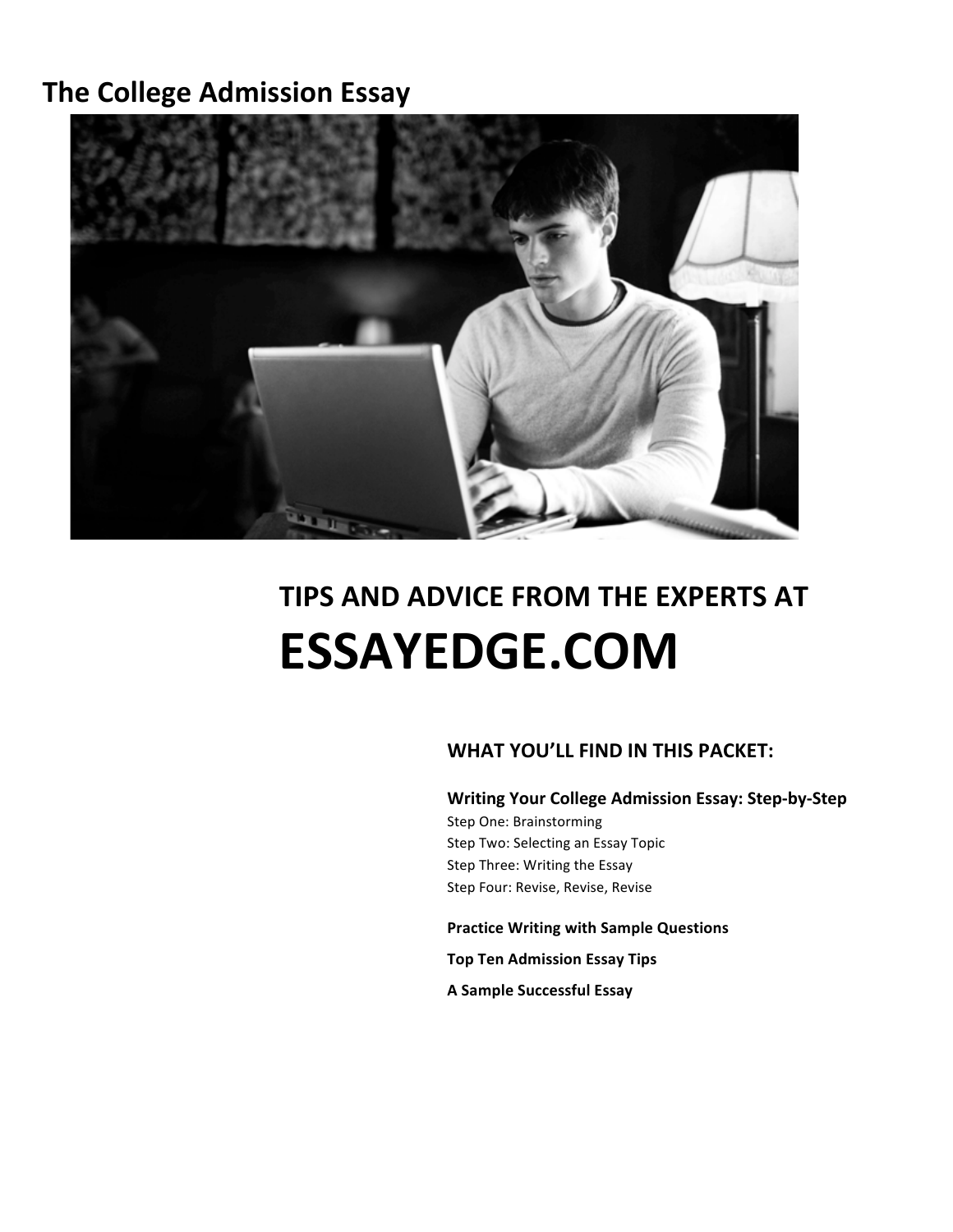## **WRITING YOUR COLLEGE ADMISSION ESSAY: STEP-BY-STEP**

It may be only 500 words – or even shorter – but the admission essay portion of a college application can mean the difference between acceptance and rejection. Your personal essay shows the admission committee how you are different from everybody else. It provides information about you that test scores, grades, and extracurricular pursuits simply cannot. You can use the essay to describe a favorite activity, to tell a story about yourself, or even a story about your dog, but make sure to use it in a way that captures the reader's attention and shows you are exceptional.

#### **STEP ONE: BRAINSTORMING**

You should expect to devote about one to two weeks simply thinking up possible essay subjects. From this process of brainstorming, you may find a topic you had not thought of at first. Here are some questions to consider:

#### **What Are You Like?**

- What is your strongest personality trait? Does any attribute, quality, or skill distinguish you from everyone else? How did you develop this attribute?
- How would your friends characterize you? What would they write about if they were writing your admission essay for you?
- Consider your favorite books, movies, works of art, etc. Have these influenced your life in a meaningful way? Why are they your favorites?
- Have you experienced a moment of epiphany, as if your eyes were opened to something to which you were previously blind?

#### **What Have You Done?**

- What are your major accomplishments, and why do you consider them accomplishments?
- What have you done outside of the classroom that demonstrates qualities sought after by universities? Of these, which means the most to you?
- Have you ever struggled mightily for something and succeeded? What made you successful? Have you ever struggled mightily for something and failed? How did you respond?
- What was the most difficult time in your life, and why? How did your perspective on life change as a result of the difficulty?

#### **Where Do You Want to Go?**

- Of everything in the world, what would you most like to be doing right now? Where would you most like to be? Who, of everyone living and dead, would you most like to be with?
- What are your dreams of the future? When you look back on your life in thirty years, what would it take for you to consider your life successful?

• How does this particular university fit into your plans for the future? Why do you want to spend two to six years of your life at a particular school?

#### **STEP TWO: SELECTING AN ESSAY TOPIC**

As these thoughts start to solidify into an essay topic, think about execution. What sounded like a good idea might prove impossible in the writing. Most importantly, think of how you can make the subject matter original. Even seemingly boring essay topics can sound interesting if creatively approached. With an essay question in mind, think over the following questions:

- Will your topic only repeat information listed elsewhere on your application? If so, pick a new topic. Don't mention GPAs or standardized test scores in your essay.
- Can you offer vivid supporting paragraphs to your essay topic? If you cannot easily think of supporting paragraphs with concrete examples, you should probably choose a different essay topic.
- Will an admission officer remember your topic after a day of reading hundreds of essays? What will the officer remember about your topic? What will the officer remember about you? What will your lasting impression be?

#### **Choose a Story**

The best essays **tell a story** about the applicant. The essay does not have to be the story of your whole life, but rather a small glimpse of it, one that is rich with meaning and alive with imagery. It often helps to think about the impact that past events have had on you. In one admission essay written by a student who was accepted to Harvard, Princeton, Dartmouth, and Stanford, an ordinary story is told in a unique and captivating way.

In this narrative about hiking up a mountain, the student also conveys a deep appreciation for science, as well as a dedication to the hard work required to fully understand the universe: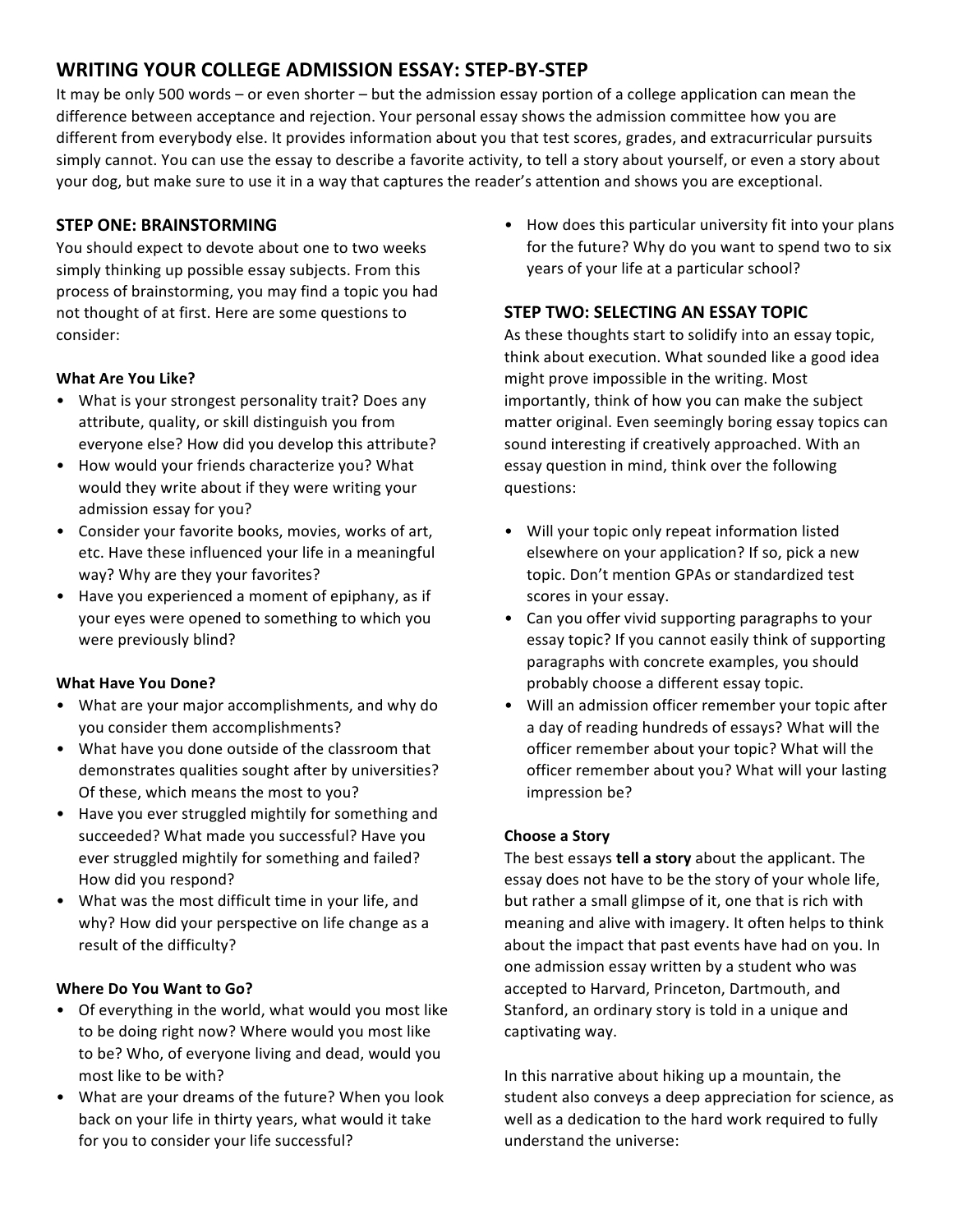Although the first few miles of the hike up Mt. Madison did not offer fantastic views, the vistas became spectacular once I climbed above the tree line. *Immediately, I sensed that understanding the natural* world parallels climbing a mountain. Much like every *step while hiking leads the hiker nearer the mountain* peak, all knowledge leads the scientist nearer total *understanding.(*

Entitled "Hiking to Understanding," this essay tells the story of one hike, but at the same time, gives a complete idea of the author's values, interests, and philosophy. Thus, the essay presents run-of-the-mill subject matter in an out-of-the-ordinary way.

#### **STEP THREE: WRITING THE ESSAY**

You must bear in mind your two goals: to persuade the admission officer that you are extremely worthy of admission and to make the admission officer aware that you are more than a GPA and a standardized score, that you are a real-life, intriguing personality. But before you can convince an admission officer of this, you must first grab his or her attention.

#### **The Introduction**

Most admission officers spend at most 2 minutes reading your essay. With this reality in mind, spend the most time on your introduction. One technique is to create mystery or intrigue in this first paragraph. At the very least, you should not give away the whole story right at the beginning. Give the admission officer a reason to keep reading.

As an example, the first sentence of the "Hiking" essay reads as follows:

Surrounded by thousands of stars, complete silence, and spectacular mountains, I stood atop New Hampshire's *Presidential Range awestruck by nature's beauty.* 

This first sentence sets the mood for the essay, it draws the reader into the scene, but it does not state the author's argument or even the plot of the story to follow. The reader has to continue reading in order to learn what happens next.

#### **The!Body!**

After the first paragraph has been perfected, you must ensure that the body paragraphs relate to the introduction. It helps to have a theme or phrase that runs throughout the entire essay.

In "Hiking to Understanding," the author uses the mountain as a unifying image:

Some people during their lives climb many small hills. However, to have the most accurate view of the world, I *must be dedicated to climbing the biggest mountains I*  $can$  find. Too often people simply hike across a flat  $value$ y without ascending because they content themselves with the scenery. The mountain showed me that I cannot content myself with the scenery.

Also notice that the author uses simple language. Many students think that big words make good essays, but powerful ideas are often best expressed in simple and elegant prose.

Another way to impress an admission officer is by using specific examples and evocative touches of imagery that stay clear of cliché. The application essay lends itself to imagery, since the entire essay requires your experiences as supporting details.

Successful essays stick to the mantra, "Show, don't tell." Here's one example from the "Hiking" essay:

*When night fell upon the summit, I stared at the slowly* appearing stars until they completely filled the night sky. **Despite the windy conditions and below freezing** temperatures, I could not tear myself away.

This passage shows how description of the stars and cold can make us both imagine the scenery and understand the author's point of view. It tells us what the author feels and thinks, more so than if the author had spelled it out for us.

#### **Finishing!Up!**

The conclusion is your last chance to persuade the reader or impress upon them your qualifications.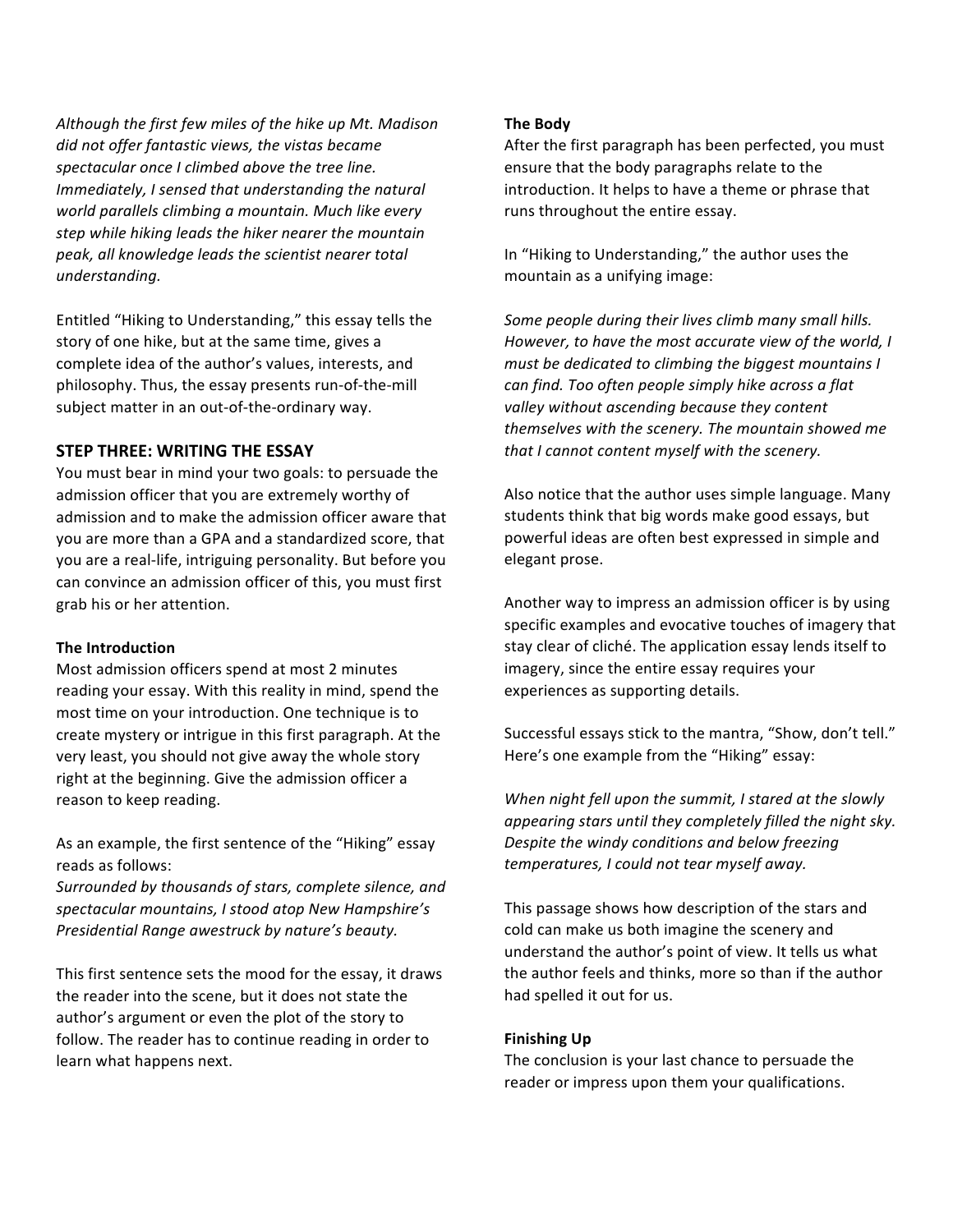Expand upon the broader implications of your discussion.

The "Hiking" essay does this successfully, both expanding on the description of the scene as well as on the scene's meaning for the author:

*When observing Saturn's rising, the Milky Way Cloud, and the Perseid meteor shower, I simultaneously felt a great sense of insignificance and purpose. Obviously,* earthly concerns are insignificant to the rest of the *universe. However, I experienced the overriding need to understand the origins and causes of these phenomena.* 

Don't be surprised if the writing process takes many days. Few writers can dash out a quality essay in just a few sittings. It takes awhile to find the perfect structure, wording, and imagery. If you have the time, spend a week away from your draft; when you return to it, you will read it with fresh eyes. Ask friends and family for help. Other readers will find small mistakes that your brain has ceased to recognize, and they will answer the essential question, "What makes this essay memorable?"

#### **STEP FOUR: REVISE, REVISE, REVISE**

You are allowed only so many words; use them wisely. If Thoreau couldn't write a good essay without revision, neither can you. Delete anything in the essay that does not relate to your main argument. Are your introduction and conclusion more than summaries? Did you find every single grammatical error?

#### **Seek the Advice of Others**

Get an objective opinion of your essay by asking others to read it. Here's a checklist for them to keep in mind as they read:

- Have I answered my question?
- Does my introduction engage the reader? Does my conclusion provide closure?
- Do my introduction and conclusion avoid summary?
- Do I use concrete experiences as supporting details?
- Have I used active-voice verbs wherever possible?
- Is my sentence structure varied, or do I use all long or all short sentences?
- Are there any clichés such as cutting edge or learned my lesson?
- Do I use transition appropriately?
- What about the essay is memorable?
- What's the worst part of the essay?
- What parts of the essay do not support my main argument?
- Is every single sentence crucial to the essay? This must be the case.
- What does the essay reveal about my personality?

#### **Have Your Essay Professionally Edited**

If you want another critical eye, work with a professional essay editor who will help you make your essay the best it can be and let your personality and accomplishments shine through. Get help from admissions!and!writing!experts!at!**EssayEdge.com**.!

You can also find more great tips on how to write an outstanding admission essay at the EssayEdge blog. We're always looking for new article ideas, so feel free to submit your own questions or comment on existing posts.

#### http://www.essayedge.com/blog

To keep up with the latest news and advice, follow EssayEdge on both Facebook and Twitter!

http://www.facebook.com/essayedge http://www.twitter.com/essayedge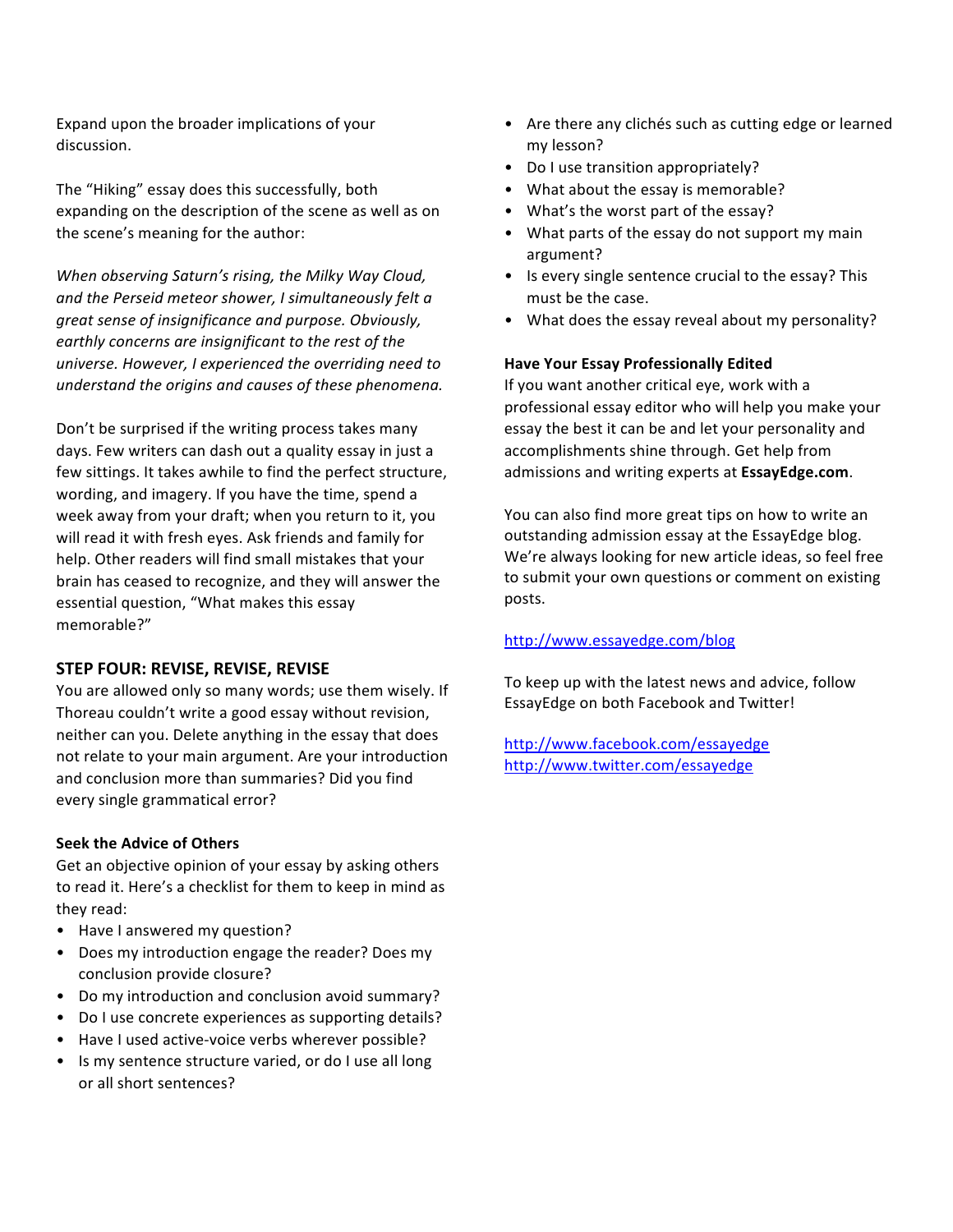

#### **PRACTICE WRITING WITH SAMPLE QUESTIONS!**

The Common Application™ can be used to apply to over 400 selective colleges from Amherst to Yale. Even if your college doesn't accept The Common Application, it is likely that the questions will be similar. Use the questions below as practice in the four steps of writing your essay.

The personal statement helps the reader become acquainted with you in ways different from courses, grades, test scores, and other objective data. It will demonstrate your ability to organize your thoughts and express yourself. Readers look for an essay that helps them get to know you better as a person and as a student. Please write an essay (at least 250 words) on one of the topics listed below.

1. Evaluate a significant experience, achievement, risk you have taken, or ethical dilemma you have faced and its impact on you.

2. Discuss some issue of personal, local, national, or international concern and its importance to you. 3. Indicate a person who has had a significant influence on you, and describe that influence.

4. Describe a character in fiction, a historical figure, or a creative work (as in art, music, science, etc.) that has had an influence on you, and explain that influence. 5. A range of academic interests, personal perspectives, and life experiences adds much to the educational mix. Given your personal background, describe an experience that illustrates what you would bring to the diversity in a college community or an encounter that demonstrated the importance of diversity to you.

# **TOP!TEN!ADMISSION!ESSAY!TIPS!**

Unlike every other aspect of the application, you control your essay. Make sure that the glimpse you give the admission committee into your character, background, and writing ability is the very best possible.

Keep the following in mind as you write:

- 1. Do answer the question. Many students try to turn a 500-word essay into a complete autobiography. Not surprisingly, they fail to answer the question. Make sure that every sentence in your essay exists solely to answer the question.
- 2. Don't bore the reader. Do be interesting. Admission officers have to read hundreds of essays, and they must often skim. They're not looking for a new way to view the world; they're looking for a new way to view you, the applicant.
- 3. Use detailed and concrete experiences. Specific, clear details provide strong support to your arguments. Too often, an essay with an interesting story will fizzle into a series of statements that tell rather than show the qualities of the writer.
- 4. Do be concise. Wordiness not only takes up valuable space, but it also can confuse the important ideas you're trying to convey. Short sentences are more forceful because they are direct.
- 5. Don't "thesaurus-ize" your essay. Do use your own voice. Admission officers can tell Roget from a high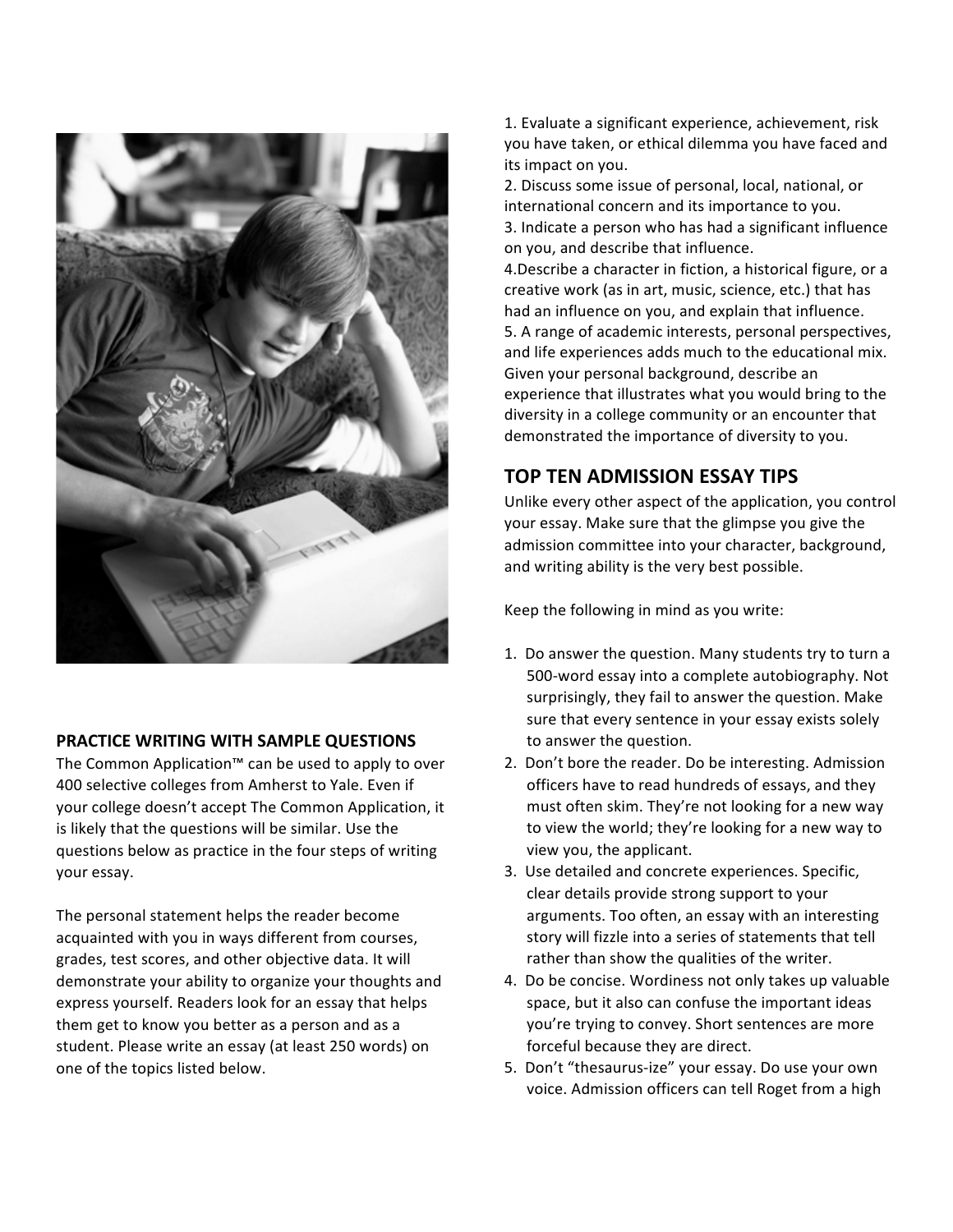school senior. Big words, especially when misused, detract from the essay, inappropriately drawing the reader's attention and making the essay sound contrived.

6. Don't use slang.

Write an essay, not an e-mail. Slang terms, clichés, contractions, and an excessively casual tone should be eliminated.

- 7. Do vary your sentences and use transitions. The best essays contain a variety of sentence lengths mixed within any given paragraph. Also, remember that transition is not limited to words like nevertheless, furthermore, or consequently.
- 8. Do use active-voice verbs. Passive-voice expressions are verb phrases in which the subject receives the action expressed in the verb. Passive voice employs a form of the verb to be, such as was or were. Overuse of the passive voice makes prose seem flat and uninteresting.
- 9. Conclude effectively. Avoid summary. The conclusion is the last chance to persuade admission officers or impress upon them your qualifications.
- 10. Revise, revise, revise.

#### **A!SAMPLE!SUCCESSFUL!ESSAY!!**

Applicant Admitted to Harvard For Educational Purposes Only. Do Not Plagiarize.

#### **A Visit to Rural Kenya**

At the end of July of '95, I boarded a plane that would take me from my home in Cincinnati, Ohio, to Nairobi, Kenya. My parents had always wanted to take our family abroad, but when my mother signed a contract to work for the U.S. Agency for International Development in Kenya, plans materialized, and we were soon on our way to an exotic year in Africa.

Besides the farewells I had to make to my friends at home, I had few reservations about living abroad. What made it easy for me to come to Africa was my eagerness to immerse myself in a new culture. I knew that I might never get such an experience again, so I was determined to learn all I could about the language, the history, and the people, of that far-off place.

During the first few months of our stay, my family took various trips around the country. We watched zebra

and wildebeest migrate across the Serengeti, saw hippos floating like rocks in Lake Victoria, marveled at flamingos balancing knee-deep in a salt-lake. We climbed an extinct volcano in the Rift Valley. We snorkeled in the Indian Ocean and fed fish from our fingers. We hiked 17,000 feet above sea level to the peak of Mt. Kenya. And we studied Swahili, the local language, every evening after dinner. But in late October my aunt came to visit for a month. She romanced us with stories of her experiences in rural Africa working in the Peace Corps. The sharp contrast between the simple lifestyle she described and the one I was leading shocked me as to how un-African my life was. I went to an American school every day with mostly Europeans and Asians, which, despite being a unique experience itself, isolated me from the larger Kenyan community. I was also living in a city, where shopping malls, Italian restaurants, late-night discos, and movie theaters were all available close at hand. Was this really what I had come to see? My daily activities were almost the same as the ones in the United States. I typed English essays late at night on a computer; I showered with hot water every day after soccer practice; I dined on fried chicken or fish fillets or hamburgers. I was in the midst of a swarm of expatriates who had formed a community so tight that I could live with all the luxuries of a technologicallymodern lifestyle. I saw my problem: I had wound myself so tightly in the routine of my school life that I was no longer seeing Kenya or even Kenyans. I yearned to know some of the African culture, but I didn't know how that could be achieved without a drastic break in my academic progress, which I wasn't willing to sacrifice.

After talking over this issue with my parents, I stumbled upon the perfect solution. [name] is the son of [name] and [name], with whom my mother lived twenty years ago when she came to Kenya as a volunteer nurse. [name] was living with us while he attended [name] College, but he was going back to his home village to visit his family over the Christmas holidays. I could go with him and stay with his family there.

This excursion proved to be the most rewarding ten days of my entire stay in Africa. In that short period, I learned more about Kenyan culture than I had in the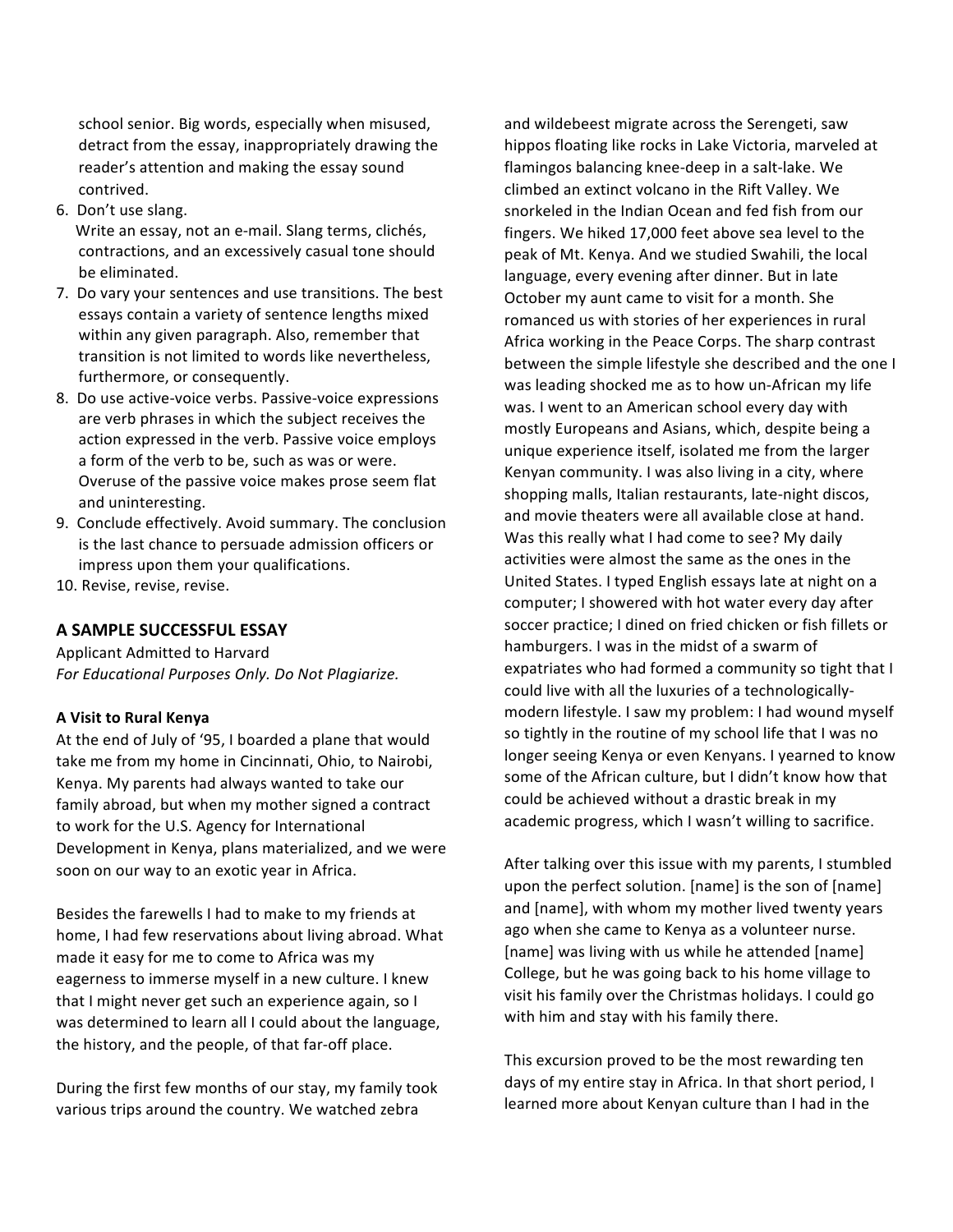five months prior to that time. First of all, I witnessed how different the female role is in Kenya than in America. The women—young and old—did about twice the work the men did. They had to cook the meals, get the milk, sweep the house, chop the firewood, take care of the children; the list goes on and on. The men did some work on the farm, but mostly they enjoyed a laid-back lifestyle. And it is not uncommon for a man to have more than one wife. [Name] has had a total of three women as wives. What seems unheard-of to a Westerner is commonplace to a Kenyan.!

I also saw an intense restlessness for change. When the men sat around the dinner table (women weren't allowed to eat with them), they would not merely discuss the weather or the latest gossip of the village. No, they debated the problems and merits of Kenya and what could be done to improve their country. They voiced their apprehension of the government, their fear that if they openly opposed the established authority, their family could be persecuted by the president's special agents. They talked of the A.I.D.S. epidemic spreading through the working class like wildfire. They expressed their anger at the drug abuse of their nation's youth. But these men were unwilling to accept the obstacles they faced and instead looked toward solutions—education, fairer elections, less corruption, and others. I also saw that a primitive life is not necessarily a painful one. Theirs is a simple life—one without running water, or electricity, or telephones, or cars. But being simple did not mean it was a pleasureless life. It meant fetching water every day from a well. It meant cooking over a fire and reading by a lantern. It meant walking to school instead of driving. But it also meant no expensive phone bills, no walletstraining car repairs, no broken washing machines. A simple life had its hardships, but it also avoided the hassles that Americans face in their complex modern lives. In the village, we ate good food, children screamed and shouted with joy, we laughed while playing card games, we flipped through old photo albums. Their lifestyle was vastly different from mine, but they still had the same goals that I did: to have fun, to get a good education, to be comfortable. After the New Year, when I returned to my home in Nairobi, I

went back carrying in my mind a vivid picture of rural Kenya, but also satisfied that I had learned something that could not be found in Nairobi's American expatriate community.

#### **Comments by Admission Officers**

This essayist benefited from having had an unusual travel experience and from knowing how to write about it using lots of colorful detail. Two officers mentioned that the writer could have improved the essay by making her conclusion more reflective. "What do these things mean?" asked one. "In the conclusion, the allimportant self-reflection is absent....Remember, if you want to write an essay about your immersion in a foreign culture, you must be able to articulate how you've grown from the experience; a mere recounting of events is not enough."

"This is very well written. I especially like the vivid descriptions of the African scenes. It shows us a young woman who is extremely open to new experiences, who wants to immerse herself completely in whatever new situation comes her way. She would be a valuable addition to an entering class."

"Solid all-around essay from beginning to end. This is one of those essays that you hope more students would write. This student knows what it takes to compose a quality essay. It is told in an expressive way that allows you to envision the experience yourself. Excellent form and writing. This student has a keen sense for details and how to tell a story."

#### **Sample Essays and Additional Advice**

View more sample essays along with regularly updated, helpful articles at **EssayEdge.com** and **EssayEdge.com/blog**.!

You can also follow EssayEdge on both Facebook and Twitter to receive updates about the latest admissions essay news and advice.

http://www.facebook.com/essayedge http://www.twitter.com/essayedge